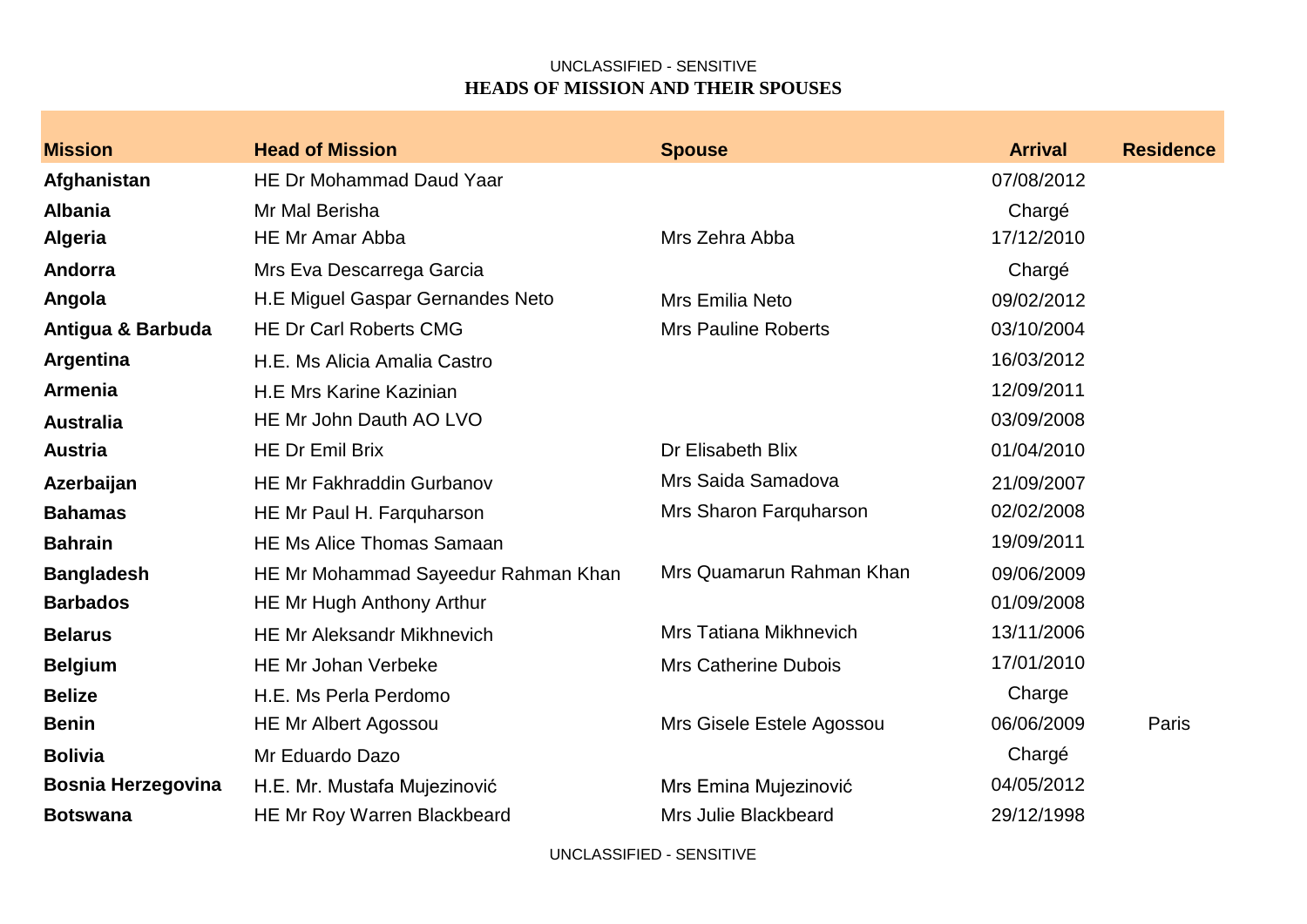| <b>Mission</b>            | <b>Head of Mission</b>                | <b>Spouse</b>                    | <b>Arrival</b> | <b>Residence</b> |
|---------------------------|---------------------------------------|----------------------------------|----------------|------------------|
| Brazil                    | HE Mr Roberto Jaguaribe               | Mrs Cinara Lima                  | 11/08/2010     |                  |
| <b>Brunei</b>             | HE Mr Mohd Aziyan bin Abdullah        | Mrs Nur Fadhlina Abdullah        | 01/11/2010     |                  |
| Bulgaria                  | H.E. Mr Konstantin Stefanov Dimitrov  | Mrs Nadya Ivanova Dimitrova      | 19/03/2012     |                  |
| <b>Burkina Faso</b>       | Madame Pascasie Minani                |                                  | Chargé         | <b>Brussels</b>  |
| Burma (Myanmar)           | HE Mr U Kyaw Myo Htut                 | Mrs Daw Khin Myint Kyi           | 11/04/2011     |                  |
| <b>Burundi</b>            | Mr Bernard Ntahiraja                  |                                  | Chargé         |                  |
| Cambodia                  | <b>HE Mr Hor Nambora</b>              | Mrs Hor Khemtana                 | 11/10/2004     |                  |
| <b>Cameroon</b>           | <b>HE Mr Nkwelle Ekaney</b>           | Mrs Janet Mejane Ekaney          | 03/10/2008     |                  |
| Canada                    | <b>HE Mr Gordon Campbell</b>          | <b>Ms Nancy Campbell</b>         | 15/09/2011     |                  |
| <b>Cape Verde</b>         | Ms Maria de Jesus Mascarenhas         |                                  | Chargé         | <b>Brussels</b>  |
| <b>Central African</b>    |                                       |                                  |                |                  |
| <b>Republic</b>           | HE Mr Jean Willybiro Sako             |                                  | 14/07/2009     | Paris            |
| Chad                      | <b>HE Mr Ahmat Awad Sakine</b>        | <b>Mrs Mariam Mohamat Sakine</b> | 28/04/2011     | <b>Brussels</b>  |
| <b>Chile</b>              | HE Mr Tomas Eduardo Müller Sproat     | Mrs Claudia Bobadila             | 20/09/2010     |                  |
| China                     | HE Mr Liu Xiaoming                    | Mrs Hu Pingua                    | 28/02/2010     |                  |
| Colombia                  | HE Dr José Mauricio Rodríguez Múnera  | Mrs Sugey Pinzón Alonso          | 10/10/2009     |                  |
| of the                    | HE Dr Barnabé Kikaya Bin Karubi       | Mrs Josette Ilunga Kikaya        | 24/08/2009     |                  |
| <b>Congo, Republic of</b> | HE Mr Henri Marie Joseph Lopes        | Mrs Nirva Lopes                  | 27/07/1999     | Paris            |
| <b>Costa Rica</b>         | <b>HE Mrs Pilar Saborío Rocafort</b>  | Dr Stuart Corbridge              | 09/01/2007     |                  |
| Côte d'Ivoire             | H.E. Mr Claude Stanislaus Bouah-Kamon | Mrs Marie-Claire Bouah-Kamon     | 05/08/2011     |                  |
| <b>Croatia</b>            | <b>HE Dr Ivica Tomić</b>              | Mrs Jasna Tomić                  | 27/03/2009     |                  |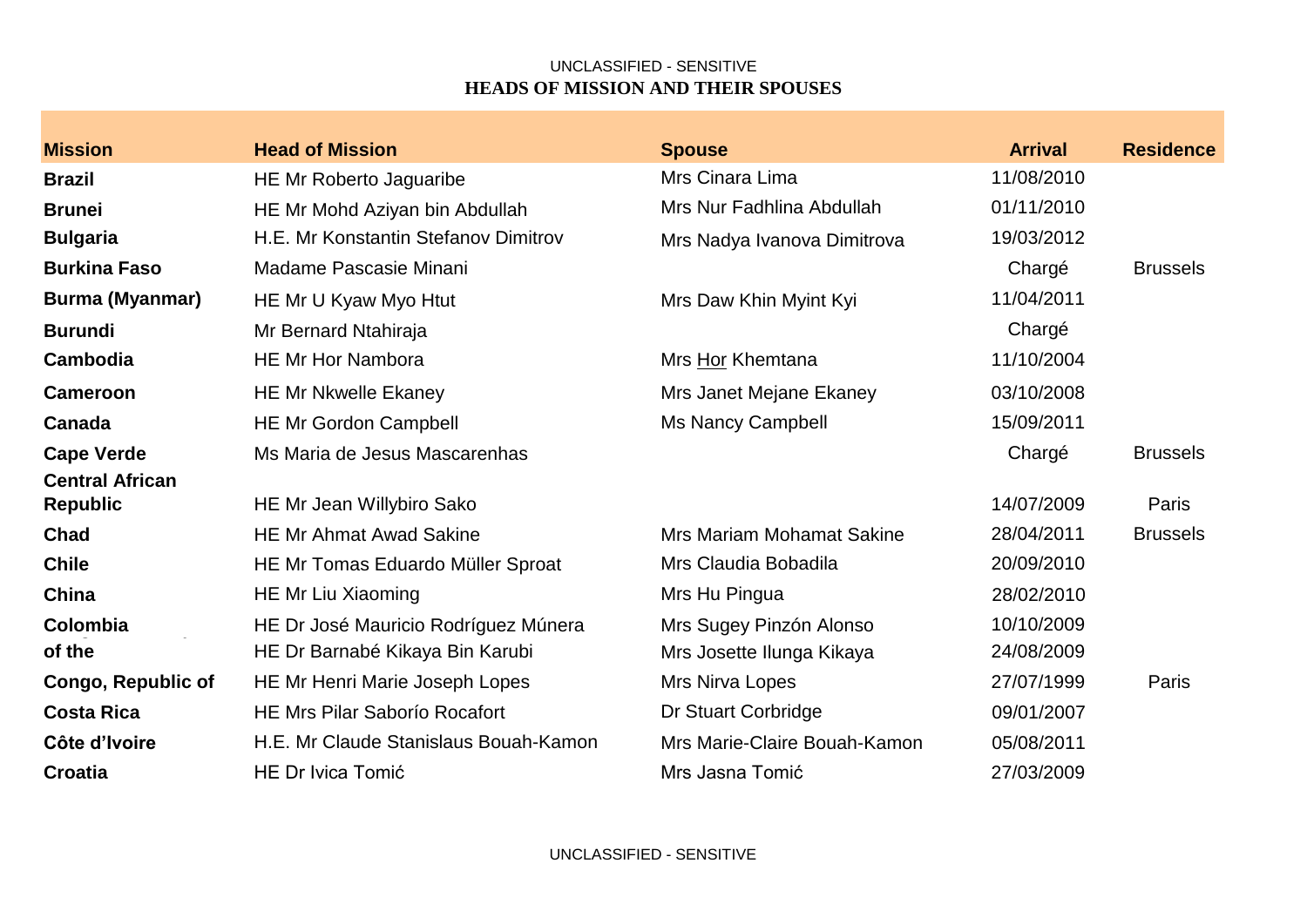| <b>Mission</b>                         | <b>Head of Mission</b>                          | <b>Spouse</b>                                            | <b>Arrival</b> | <b>Residence</b> |
|----------------------------------------|-------------------------------------------------|----------------------------------------------------------|----------------|------------------|
|                                        |                                                 |                                                          |                |                  |
| Cuba                                   | <b>HE Mrs Esther Gloria Armenteros Cárdenas</b> | Sr Angel Ramon Ramirez Fonseca                           | 12/10/2010     |                  |
| <b>Cyprus</b>                          | HE Mr Alexandros N Zenon                        | Mrs Aliki Pascali                                        | 16/08/2008     |                  |
| <b>Czech Republic</b>                  | HE Mr Michael Žantovský                         | Mrs Jana Žantovská                                       | 02/10/2009     |                  |
| <b>Denmark</b>                         | <b>HE Ms Anne Hedensted Steffensen</b>          | Mr Lars Lundorf Nielsen                                  | 29/08/2011     |                  |
| <b>Djibouti</b>                        | <b>HE Mr Rachad Farah</b>                       | Mrs Tazuko Hala Farah                                    | 21/03/2005     | Paris            |
| Dominica, Com'wealth (Ms Janet Charles |                                                 | Mr Terrence Warrington<br>Mrs Natalia Maria Federighi de | <b>AHC</b>     |                  |
| <b>Dominican Republic</b>              | H.E. Mr Federico Alberto Cuello Camilo          | Cuello                                                   | 14/07/2011     |                  |
| <b>Ecuador</b>                         | HE Mrs Ana (Anita) Albán Mora                   |                                                          | 05/03/2010     |                  |
| <b>Egypt</b>                           | HE Mr Hatem Seif el Nasr                        | Mrs. Nevine Seif El Nasr                                 | 02/12/2008     |                  |
| <b>El Salvador</b>                     | <b>HE Mr Werner Matías Romero</b>               | Mr Roger Atwood                                          | 18/12/2009     |                  |
| <b>Equatorial Guinea</b>               | Mr Francisco Nve Osa Afang                      |                                                          | Chargé         |                  |
| <b>Eritrea</b>                         | HE Mr Tesfamicael Ogbaghiorghis                 | Dr Alem Teclu Hagos                                      | 21/11/2007     |                  |
| <b>Estonia</b>                         | HE Mrs Aino Lepik von Wirén                     | Mr Jorma von Wirén                                       | 30/08/2010     |                  |
| <b>Ethiopia</b>                        | <b>HE Mr Ato Berhanu Kebede</b>                 | <b>Mrs Senait Zeleke</b>                                 | 13/03/2006     |                  |
| Fiji                                   | <b>HE Mr Solo Mara</b>                          | Mrs Kerry Mara                                           | 25/09/2011     |                  |
| <b>Finland</b>                         | <b>HE Mr Pekka Huhtaniemi</b>                   | Mrs Liisa Huhtaniemi                                     | 31/05/2010     |                  |
| <b>France</b>                          | H.E. Mr Bernard Emié                            | Mrs Isabelle Emié                                        | 04/04/2011     |                  |
| Gabon                                  | <b>HE Mr Omer Piankali</b>                      | Mrs Veronique Piankali                                   | 27/02/2009     |                  |
| Georgia                                | <b>HE Mr Giorgi Badridze</b>                    | Mrs Tamar Imedadze                                       | 07/04/2009     |                  |
| Germany                                | HE Mr Georg Boomgaarden                         | Mrs Christiane Boomgaarden                               | 03/07/2008     |                  |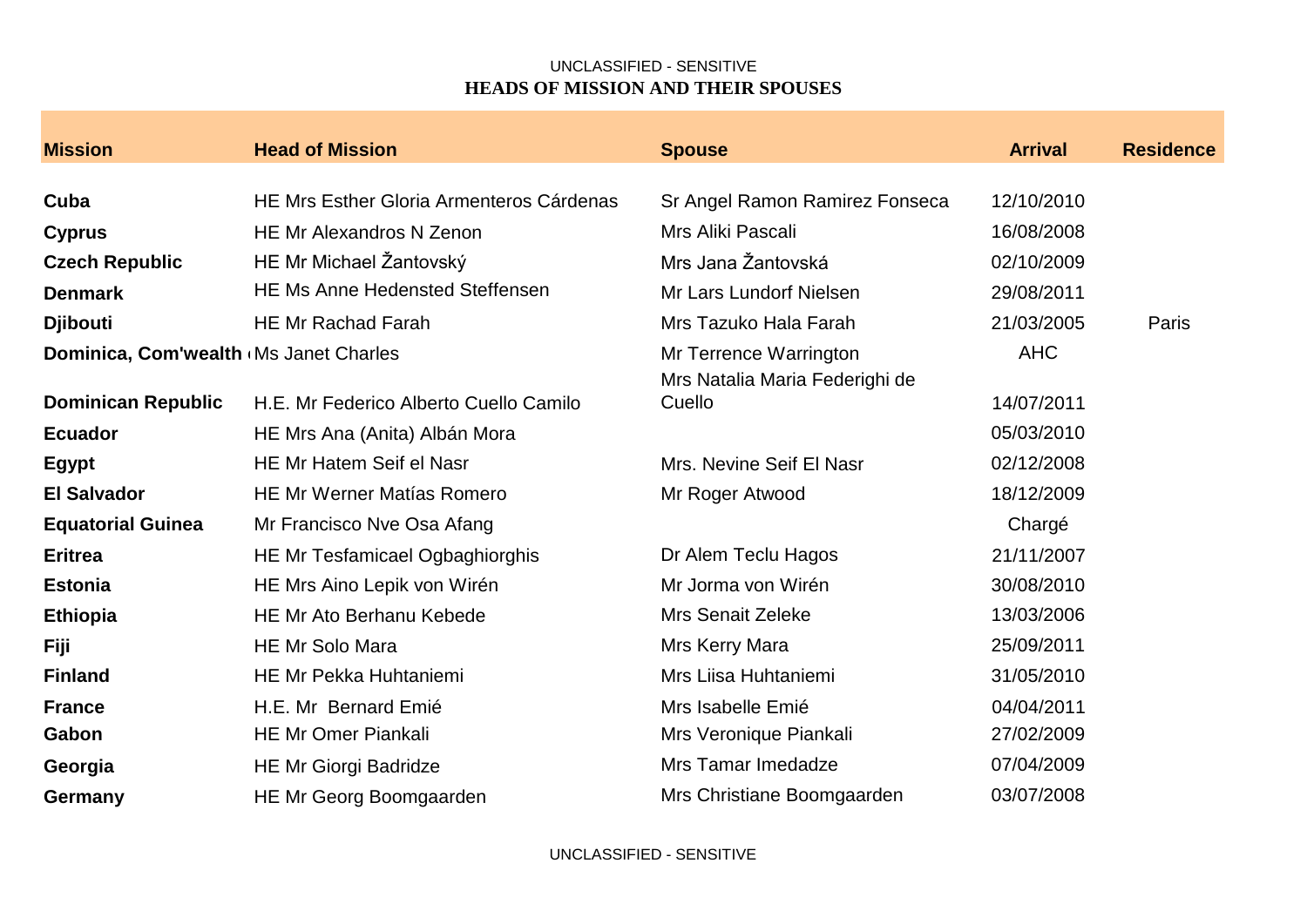| <b>Mission</b>             | <b>Head of Mission</b>                      | <b>Spouse</b>                   | <b>Arrival</b> | <b>Residence</b> |
|----------------------------|---------------------------------------------|---------------------------------|----------------|------------------|
| Ghana                      | HE Professor Kwaku Danso-Boafo              | Mrs Dorothy Danso               | 27/09/2009     |                  |
| <b>Greece</b>              | <b>HE Mr Aristidis C Sandis</b>             | Mrs Aikaterina Simopolou        | 15/01/2010     |                  |
| Grenada                    | <b>HE Ms Ruth Rouse</b>                     |                                 | 29/10/2008     |                  |
| <b>Guatemala</b>           | <b>HE Mr Acisclo Valladares Molina</b>      | Valladares                      | 05/01/2010     |                  |
| <b>Guinea, Republic of</b> | Dr Dondo Sylla                              | Mrs Sylla                       | Chargé         |                  |
| Guinea-Bissau              | <b>VACANT</b>                               |                                 | <b>VACANT</b>  |                  |
| Guyana                     | HE Mr Laleshwar K N Singh                   | Mrs Latchmin Singh              | 16/07/1993     |                  |
| <b>Holy See</b>            | HE Archbishop Antonio Mennin                |                                 | 21/02/2011     |                  |
| <b>Honduras</b>            | HE Mr Ivan Romero-Martinez                  | <b>Mrs Mirian Nasser-Romero</b> | 22/01/2008     |                  |
| <b>Hungary</b>             | <b>HE Mr János Csák</b>                     | Ms Julia Márton                 | 31/01/2011     |                  |
| <b>Iceland</b>             | HE Mr Benedikt Jónsson                      | Mrs Aðalheiður Óskarsdóttir     | 05/10/2009     |                  |
| <b>India</b>               | HE Dr Jaimini Bhagwati                      |                                 | 27/02/2012     |                  |
| <b>Indonesia</b>           | H.E Mr Teuku Mohammad Hamzah Thayeb         | <b>Mrs Lastry Thayeb</b>        | 01/02/2012     |                  |
| Iran                       | <b>VACANT</b>                               |                                 | <b>VACANT</b>  |                  |
| Iraq                       | Dr Muhieddin Hussien Abdullah Al-Taaie      |                                 | Chargé         |                  |
| <b>Ireland</b>             | HE Mr Bobby McDonagh                        | Mrs Mary McDonagh               | 04/04/2009     |                  |
| <b>Israel</b>              | <b>HE Mr Daniel Taub</b>                    | Mrs Zehava Taub                 | 05/09/2011     |                  |
| <b>Italy</b>               | <b>HE Mr Alain Giorgio Maria Economides</b> | Mrs Franca Giannini             | 08/04/2010     |                  |
| <b>Jamaica</b>             | <b>HE Mrs Aloun Ndombet-Assamba</b>         |                                 | 24/05/2012     |                  |
| Japan                      | HE Mr Keiichi Hayashi                       | Mrs Hiroko Hayashi              | 21/01/2011     |                  |
| Jordan                     | H.E. Mr Mazen Kemal al-Homoud               | Mrs Alia Armouti Homoud         | 17/06/2011     |                  |
| <b>Kazakhstan</b>          | <b>HE Mr Kairat Abusseitov</b>              | Mrs Rosa Aidarova               | 25/03/2008     |                  |
|                            |                                             |                                 |                |                  |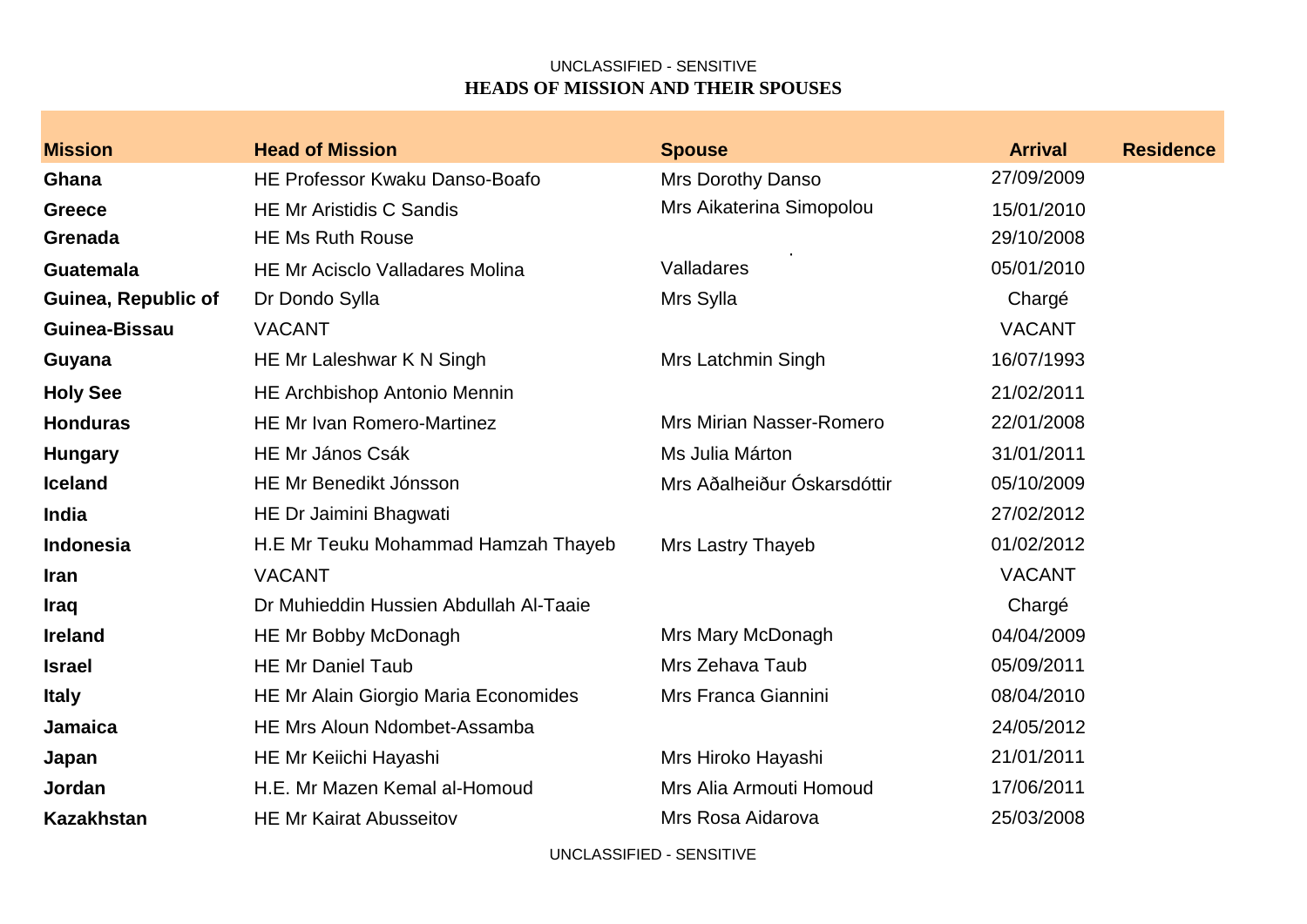| <b>Mission</b>         | <b>Head of Mission</b>              | <b>Spouse</b>                | <b>Arrival</b> | <b>Residence</b> |
|------------------------|-------------------------------------|------------------------------|----------------|------------------|
| Kenya                  | HE Mr Ephraim Waweru Ngare          | Mrs Jane Ngare               | 05/11/2009     |                  |
| <b>Kiribati</b>        | Mrs Makurita Baaro                  |                              | <b>AHC</b>     | Kiribati         |
| Korea, DPR             | H.E. Mr Hyon Hak Bong               | Mrs Choe Jin Ok              | 05/01/2012     |                  |
| Korea, Republic of     | HE Mr Choo Kyu Ho                   | Mrs Song (Choo) Jung Won     | 18/02/2010     |                  |
| <b>Kosovo</b>          | <b>HE Dr Muhamet Hamiti</b>         | Mrs Vjosa Hamiti             | 21/10/2008     |                  |
| <b>Kuwait</b>          | HE Mr Khaled A A S AI Duwaisan GCVO | Mrs Dalal Al Duwaisan        | 29/04/1993     |                  |
| <b>Kyrgyz Republic</b> | HE Mrs Baktygul Kalambekova         |                              | 22/12/2010     |                  |
| Laos                   | H.E Mr Khouanta Phalivong           | Mrs Bouakheua Phalivong      | 18/10/2011     | Paris            |
| Latvia                 | <b>HE Mr Eduards Stiprais</b>       | Mrs Zanda Grauze             | 28/08/2009     |                  |
| Lebanon                | <b>HE Mrs Inaam Osseiran</b>        |                              | 09/06/2008     |                  |
| Lesotho                | Mr Teboho Mohapi                    |                              | <b>AHC</b>     |                  |
| Liberia                | HE Mr Wesley Momo Johnson           | Mrs Isabella Cassell Johnson | 12/04/2007     |                  |
| Libya                  | Mr Mahmud Nauca                     |                              | Chargé         |                  |
| Lithuania              | <b>HE Mr Oskaras Jusys</b>          |                              | 20/05/2009     |                  |
| Luxembourg             | H.E. Mr Alphonse Berns              | <b>Mrs Christiane Poeker</b> | 27/10/2011     |                  |
| <b>Macedonia</b>       | Mr Mile Prangoski                   |                              | Chargé         |                  |
| <b>Malawi</b>          | Mr James Ali                        |                              | Chargé a.i.    |                  |
| <b>Malaysia</b>        | HE Datuk Zakaria bin Sulong         | Datin Hazizah Bt. Ahmad      | 26/05/2010     |                  |
| <b>Maldives</b>        | Mr Ahmed Shiaan                     |                              | <b>AHC</b>     |                  |
| Mali                   | HE Mr Ibrahim Bocar Ba              | Mrs Ba Fanta Barry           | 23/09/2003     |                  |
| <b>Malta</b>           | HE Mr Joseph Zammit Tabona          | Mrs Susan Zammit Tabona      | 25/04/2009     |                  |
| <b>Mauritania</b>      | <b>VACANT</b>                       |                              | <b>VACANT</b>  | Paris            |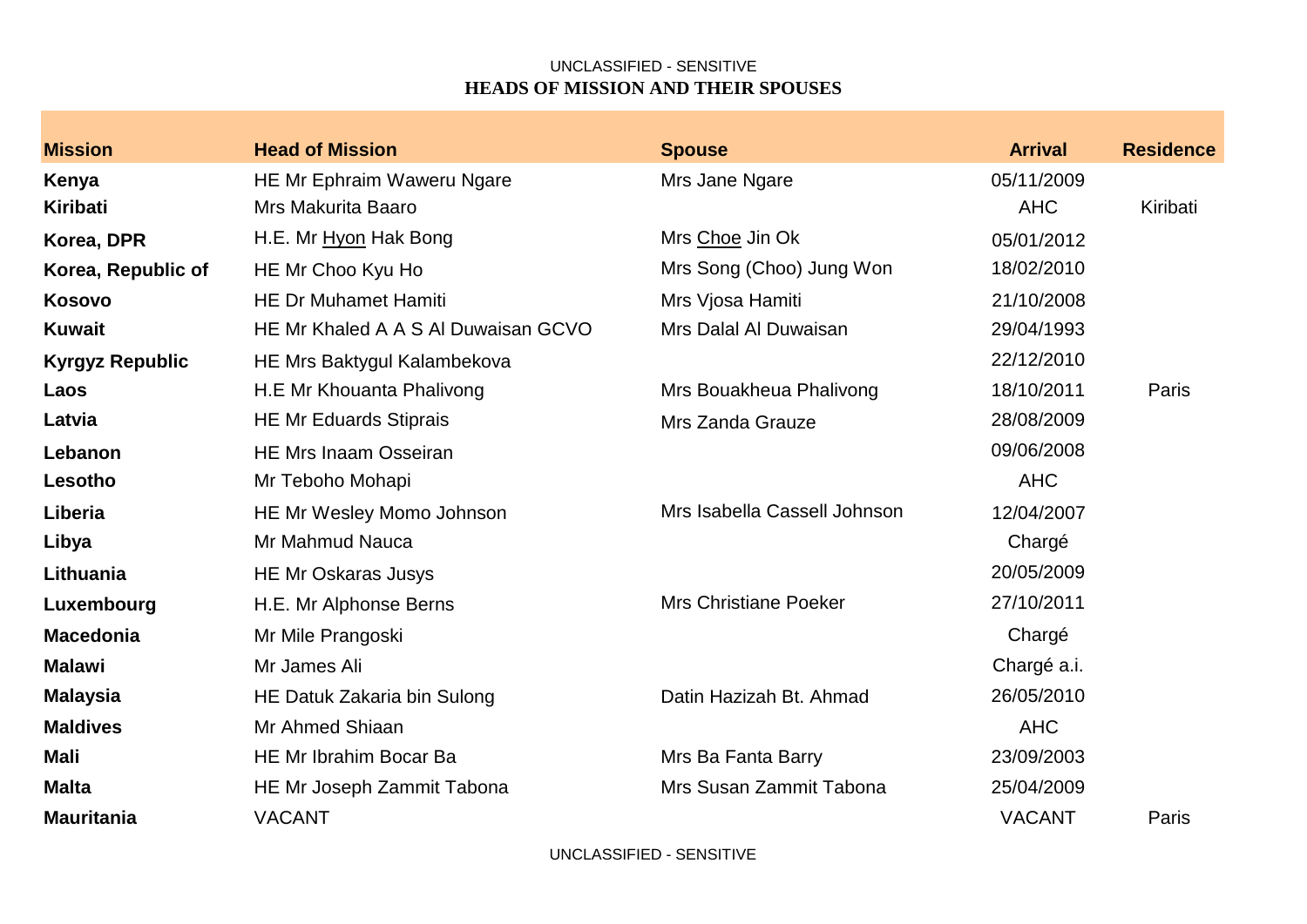| <b>Mission</b>     | <b>Head of Mission</b>                     | <b>Spouse</b>                                     | <b>Arrival</b> | <b>Residence</b> |
|--------------------|--------------------------------------------|---------------------------------------------------|----------------|------------------|
| <b>Mauritius</b>   | HE Mr Abhimanu Mahendra Kundasamy          | Mrs Mahalutchmee Kundasamy                        | 05/12/2005     |                  |
|                    |                                            | Mrs Laura De Guadelupe Perez                      |                |                  |
| <b>Mexico</b>      | HE Mr Eduardo Medina-Mora Icaza            | Vazquez                                           | 06/12/2009     |                  |
| <b>Moldova</b>     | H.E. Mr Iulian Fruntaşu                    | <b>Ms Marianne Mahaffey</b>                       | 14/12/2011     |                  |
| <b>Monaco</b>      | <b>HE Mrs Evelyne Genta</b>                |                                                   | 12/01/2010     |                  |
| <b>Mongolia</b>    | HE Mr Bulgaa Altangerel                    | Mrs Erdenee Chuluuntsetseg                        | 22/05/2008     |                  |
| <b>Montenegro</b>  | HE Prof Ljubiša Stanković                  | Mrs Snežana Stanković                             | 27/03/2011     |                  |
| <b>Morocco</b>     | <b>HE HH Princess Lalla Joumala Alaoui</b> | Mr Reza Esfandiari<br>Mrs Maria Isabel Macedo dos | 10/02/2009     |                  |
| <b>Mozambique</b>  | <b>HE Mr Carlos dos Santos</b>             | <b>Santos</b>                                     | 20/09/2011     |                  |
| <b>Namibia</b>     | HE Mr George Mbanga Liswaniso              | Mrs Agnes Manga Liswaniso                         | 27/07/2006     |                  |
| <b>Nauru</b>       | <b>VACANT</b>                              |                                                   | <b>VACANT</b>  |                  |
| <b>Nepal</b>       | <b>HE Dr Suresh Chandra Chalise</b>        | Mrs Milan Adhikary                                | 26/01/2010     |                  |
|                    |                                            | Mrs Cordula Catharina Agatha                      |                |                  |
| <b>Netherlands</b> | <b>HE Mr Pieter Willem Waldeck</b>         | <b>Waldeck-Quarles van Ufford</b>                 | 02/01/2007     |                  |
| <b>New Zealand</b> | <b>HE Mr Derek William Leask</b>           | <b>Ms Patricia Stevenson</b>                      | 28/03/2008     |                  |
| <b>Nicaragua</b>   | HE Dr Carlos J. Argüello-Gómez             | Ms Sherly Noguera-Miranda                         | 17/05/2010     | The Hague        |
| <b>Niger</b>       | HE Mr Adamou Seydou                        | Mrs Fatoumata Seydou                              | 03/11/2003     | Paris            |
| <b>Nigeria</b>     | HE Dr Dalhaltu S. Tafida                   | Mrs Salamatu Tafida                               | 12/04/2008     |                  |
| <b>Norway</b>      | <b>HE Mr Kim Traavik</b>                   | <b>Mrs Astrid Brodtkorp</b>                       | 28/08/2010     |                  |
| Oman               | HE Mr Abdul Aziz Al Hinai                  | Mrs Maryam Talib AL Hinai                         | 12/11/2009     |                  |
| <b>Pakistan</b>    | HE Mr Wajid Shamsul Hasan                  | Mrs Zarina Wajid Hasan                            | 22/06/2008     |                  |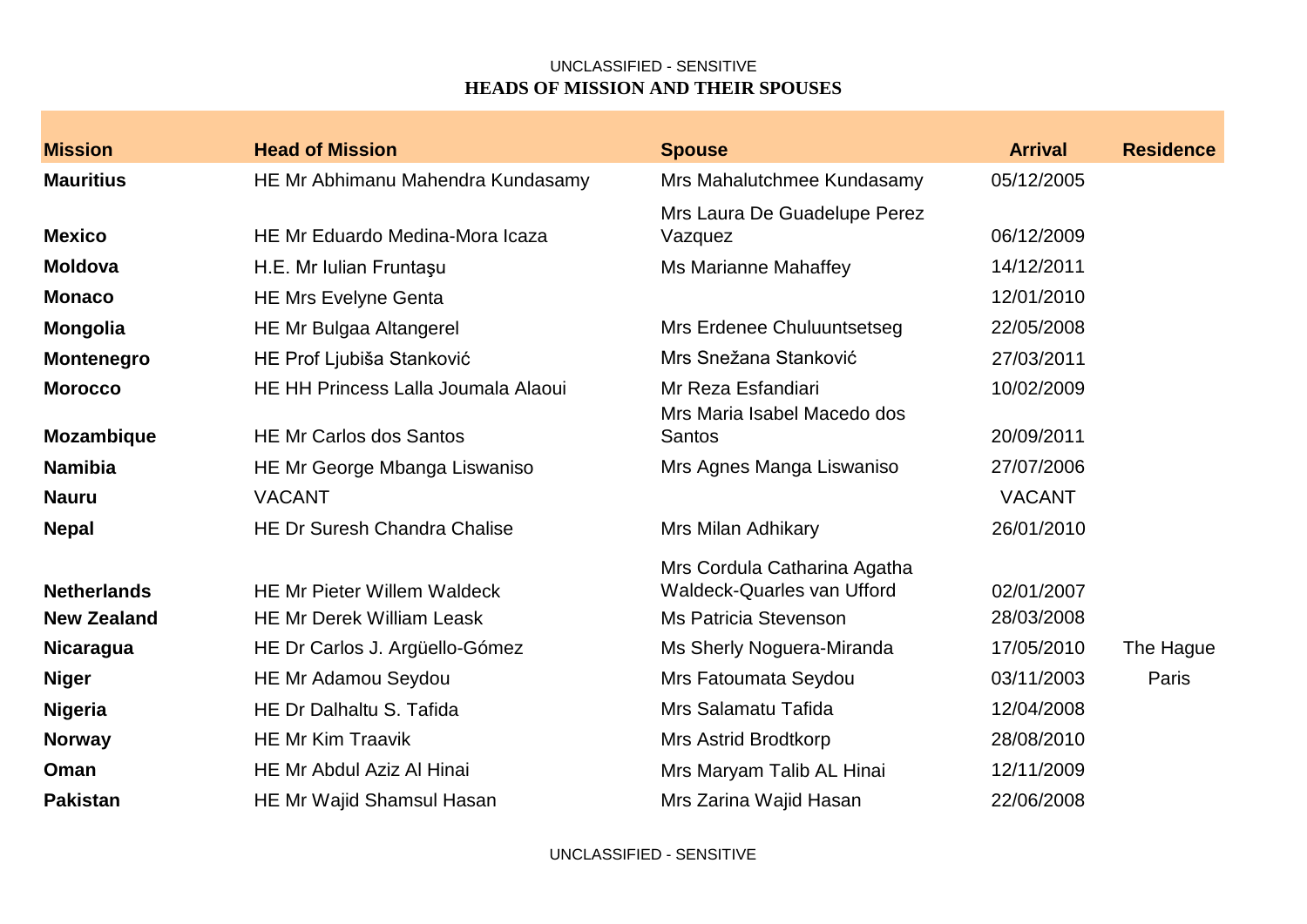| <b>Mission</b>          | <b>Head of Mission</b>                                      | <b>Spouse</b>                                                        | <b>Arrival</b> | <b>Residence</b> |
|-------------------------|-------------------------------------------------------------|----------------------------------------------------------------------|----------------|------------------|
| Panama                  | H.E. Ms Ana Irene Delgado                                   |                                                                      | 11/11/2011     |                  |
| <b>Papua New Guinea</b> | HE Ms Winnie Anna Kiap                                      |                                                                      | 24/08/2011     |                  |
| Paraguay                | HE Mr Miguel Angel Solano López Casco                       | <b>Mrs Maria Mercedes Troxler</b>                                    | 14/12/2009     |                  |
| Peru                    | H.E Mr Julio Muñoz-Deacon                                   | Mrs Laura Marcela Chávez Garcia                                      | 30/03/2012     |                  |
| <b>Philippines</b>      | H.E Mr Enrique A. Manalo                                    | Mrs Pamela Manalo                                                    | 04/10/2011     |                  |
| <b>Poland</b>           | Mr Dariusz Laska                                            |                                                                      | Charge         |                  |
| Portugal                | HE Mr Joao de Vallera                                       | Mrs Margarida Azevedo                                                | 19/01/2011     |                  |
| Qatar                   | HE Mr Khalid bin Rashid bin Salim Al-Hamoudi<br>Al-Mansouri | Mrs Mooza Saif S A Al-Mansoori                                       | 26/08/2005     |                  |
| Romania                 | HE Dr Ion Jinga                                             | Mrs Daniela Doina Jinga                                              | 07/03/2008     |                  |
| <b>Russia</b>           | Mr Alexander Yakovenko                                      | Mrs Nana Yakovenko                                                   | 31/01/2011     |                  |
| Rwanda                  | <b>HE Mr Ernest Rwamucyo</b>                                | Mrs Pauline Uwoyiremeye                                              | 06/03/2010     |                  |
| <b>Samoa</b>            | HE Fatumanava Dr Pa'olelei H Luteru                         |                                                                      | 14/08/2012     | <b>Brussels</b>  |
| <b>San Marino</b>       | <b>VACANT</b>                                               |                                                                      |                |                  |
| São Tomé & Principe     | Mr Armindo de Brito Fernandes                               | Mrs de Brito Fernandes                                               | Chargé         | <b>Brussels</b>  |
| Saudi Arabia            | HE HRH Prince Mohammed bin Nawaf bin<br>Abdulaziz Al-Saud   | <b>HH Princess Fadwa bint Khaled bin</b><br>Abdallah bin Abdulrahman | 05/12/2005     |                  |
| <b>Senegal</b>          | HE Mr Abdou Sourang                                         | Mrs Marieme Mbengue                                                  | 04/12/2007     |                  |
| <b>Serbia</b>           | <b>HE Dr Dejan Popovic</b>                                  | <b>Mrs Zorica Popovic</b>                                            | 05/12/2008     |                  |
| <b>Seychelles</b>       | Mr Bernard Silver                                           |                                                                      | <b>AHC</b>     |                  |
| <b>Sierra Leone</b>     | <b>HE Mr Edward Mohamed Turay</b>                           |                                                                      | 09/01/2010     |                  |
| <b>Singapore</b>        | H.E Mr Thambynathan Jasudasen                               | Mrs Patricia Jasudasen                                               | 22/08/2011     |                  |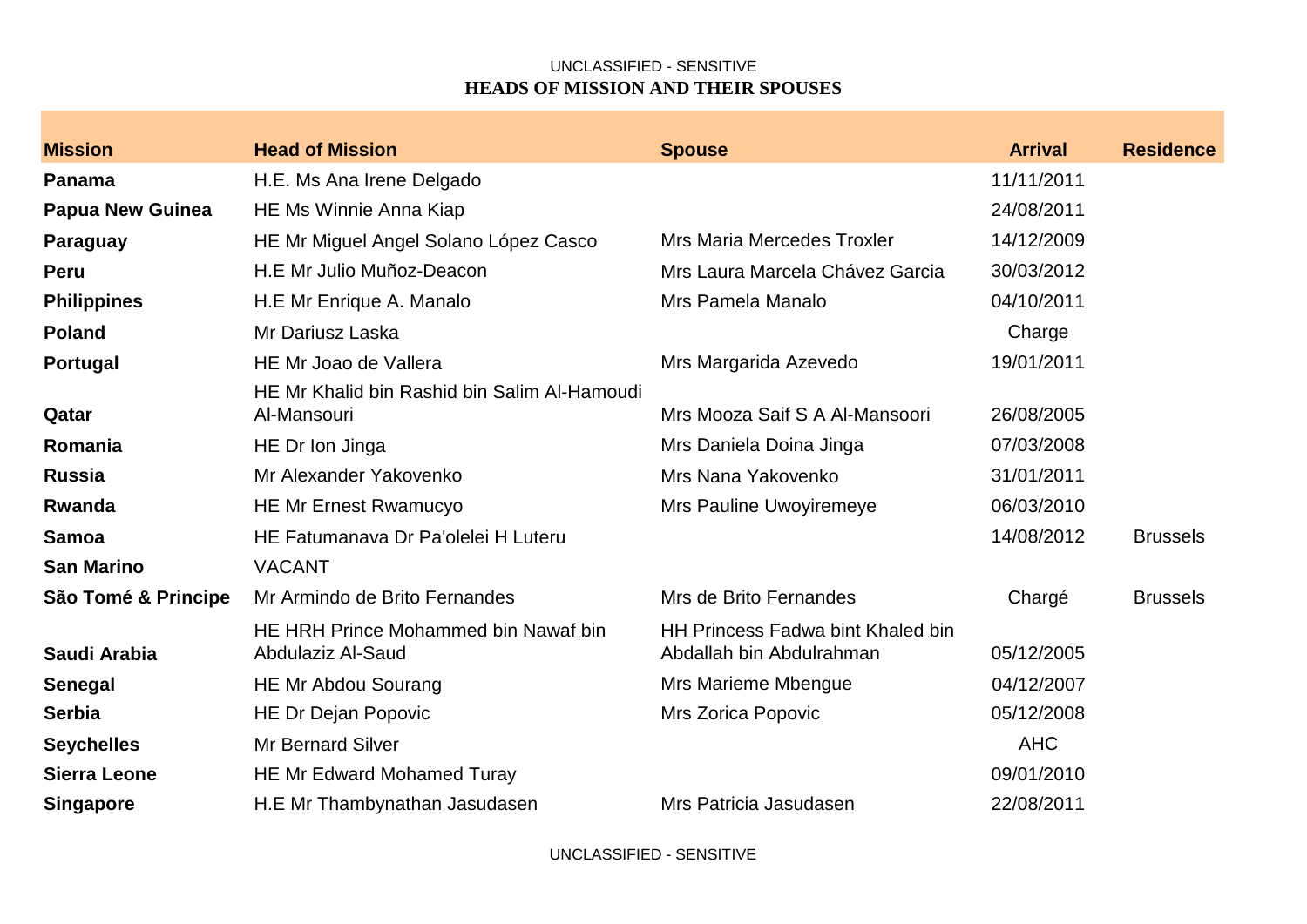| <b>Mission</b>                                  | <b>Head of Mission</b>                                                                                            | <b>Spouse</b>                         | <b>Arrival</b>           | <b>Residence</b> |
|-------------------------------------------------|-------------------------------------------------------------------------------------------------------------------|---------------------------------------|--------------------------|------------------|
| <b>Slovak Republic</b>                          | H.E. Mr Miroslav Wlachovský                                                                                       | Mrs Jaroslava Wlachovská              | 28/03/2011               |                  |
| Slovenia                                        | <b>HE Mr Iztok Jarc</b>                                                                                           | Mrs Helena Jarc                       | 02/02/2009               |                  |
| <b>Solomon Islands</b>                          | HE Mr Joseph Ma'ahanua                                                                                            | Mrs Noelyn Ma'ahanua                  | 30/06/2006               | <b>Brussels</b>  |
| <b>South Africa</b>                             | HE Dr Zola Sidney Themba Skweyiya                                                                                 | Mrs Thuthukile Skweyiya               | 24/09/2009               |                  |
| <b>South Sudan</b>                              | Mr Chol Mawud Unguec Ajongo                                                                                       |                                       | Chargé                   |                  |
| <b>Spain</b><br><b>Sri Lanka</b>                | H.E. Mr Frederico Trillo-Figueroa y Martínez- Ms Maria Jose Molinuevo Gil de<br>Conde<br><b>HE Dr Chris Nonis</b> | Vergara                               | 16/05/2012<br>30/08/2011 |                  |
| St Christopher & Nevis HE Mr Kevin Isaac        |                                                                                                                   | Mrs Prangtip Isaac                    | 12/01/2011               |                  |
| <b>St Lucia</b>                                 | Miss Linda Brice                                                                                                  |                                       | <b>AHC</b>               |                  |
| <b>St Vincent&amp; the</b><br><b>Grenadines</b> | <b>HE Mr Cenio Lewis</b>                                                                                          | Mrs Ita Anne Lewis                    | 24/04/2001               |                  |
| <b>Sudan</b>                                    | HE Mr Abdullahi AlAzreg                                                                                           | Mrs Sumaya Omer Husain<br>Abdelrahman | 10/08/2010               |                  |
| <b>Suriname</b>                                 | HE Mr Harvey Harold Naarendorp                                                                                    |                                       | 18/02/2012               | The Hague        |
| <b>Swaziland</b>                                | <b>HE Mrs Dumsile Thandi Sukati</b>                                                                               |                                       | 28/07/2010               |                  |
| <b>Sweden</b>                                   | <b>HE Ms Nicola Clase</b>                                                                                         | Dr Andrew J Schenkel                  | 03/06/2010               |                  |
| <b>Switzerland</b>                              | <b>HE Mr Anton Thalmann</b>                                                                                       | Mrs Dominique Thalmann                | 02/08/2010               |                  |
| <b>Syria</b>                                    | Mr Ghassan Dalla                                                                                                  |                                       | Chargé                   |                  |
| <b>Tajikistan</b>                               | <b>HE Mr Erkin Kasymov</b>                                                                                        | Mrs Eleonora Kasymova                 | 16/05/2008               |                  |
| <b>Tanzania</b>                                 | <b>HE Mr Peter Kallaghe</b>                                                                                       | Mrs Joyce Kallaghe                    | 19/08/2010               |                  |
| <b>Thailand</b>                                 | <b>HE Mr Kitti Wasinondh</b>                                                                                      | <b>Mrs Nutchanart Wasinondh</b>       | 26/03/2007               |                  |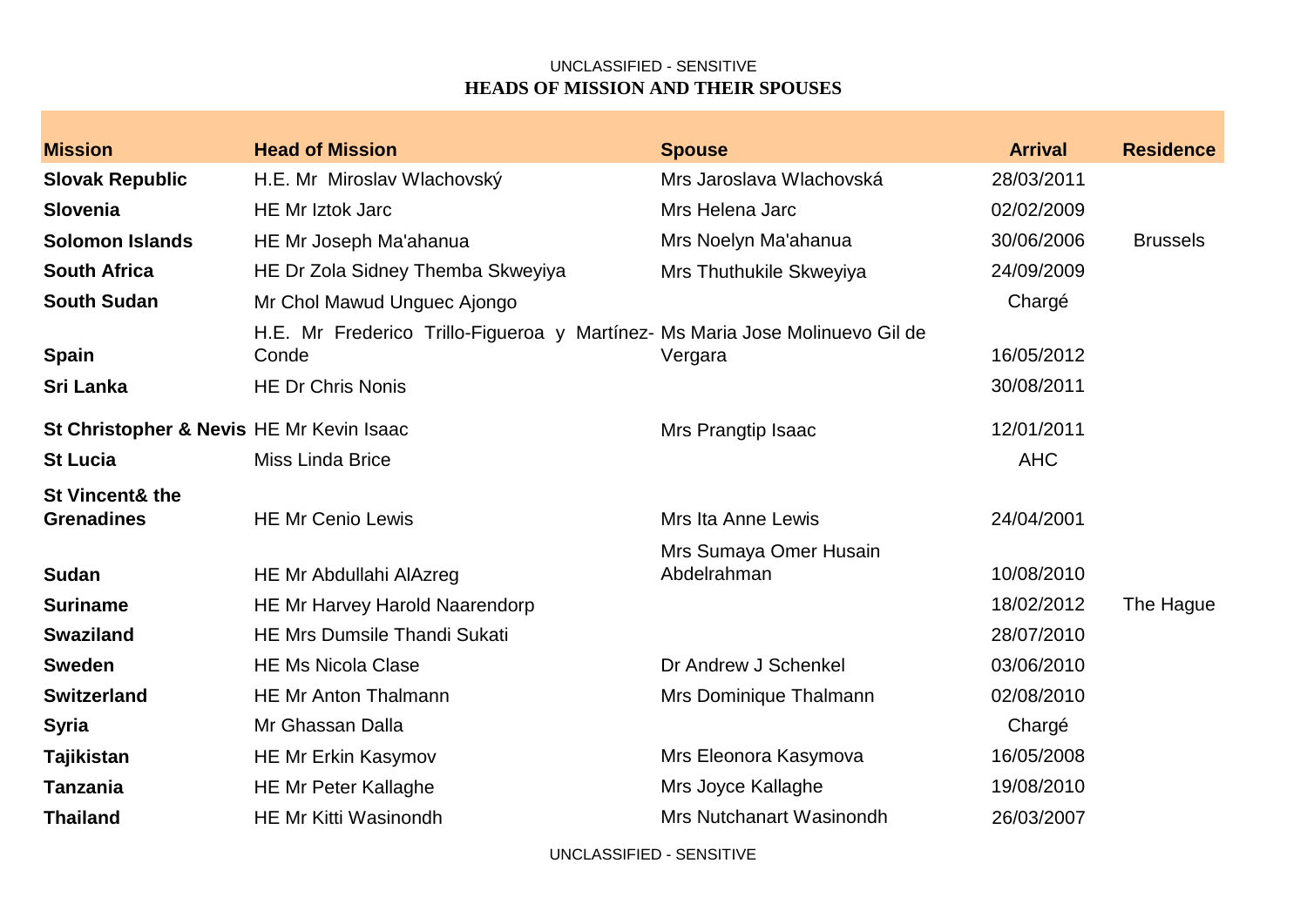| <b>Mission</b>               | <b>Head of Mission</b>                   | <b>Spouse</b>                | <b>Arrival</b> | <b>Residence</b> |
|------------------------------|------------------------------------------|------------------------------|----------------|------------------|
| <b>The Gambia</b>            | HE Mrs Elizabeth Ya Eli Harding          |                              | 20/08/2007     |                  |
| <b>Togo</b>                  | <b>HE Mr Calixte Madjoulba</b>           | Mrs Kossiwa Madjoulba        | 06/06/2011     | Paris            |
| <b>Tonga</b>                 | HE Dr Sione Ngongo Kioa                  | Mrs Victorina Kioa           | 15/01/2006     |                  |
| <b>Trinidad &amp; Tobago</b> | HE Mr Garvin Edward Timothy Nicholas     | Mrs Nicola Alcala (Nicholas) | 05/12/2010     |                  |
| <b>Tunisia</b>               | Mr Riadh Dridi                           |                              | Chargé         |                  |
| <b>Turkey</b>                | HE Mr Ahmet Ünal Çeviköz                 | Mrs Emel Çeviköz             | 15/07/2010     |                  |
| <b>Turkmenistan</b>          | <b>HE Mr Yazmurad N Seryaev</b>          | Mrs Djeunetgozel Seryaeva    | 02/07/2003     |                  |
| <b>Tuvalu</b>                | <b>VACANT</b>                            |                              | <b>VACANT</b>  |                  |
| <b>Uganda</b>                | HE Mrs Joan Kakima Nyakatuura Rwabyomere |                              | 17/03/2006     |                  |
| <b>Ukraine</b>               | HE Mr Volodymyr Khandogiy                | Mrs Natalia Khandogiy        | 31/08/2010     |                  |
| <b>United Arab Emirates</b>  | HE Mr A R Ghanim Al Mutaiwee             |                              | 20/04/2009     |                  |
| <b>Uruguay</b>               | <b>HE Mr Julio Moreira Morán</b>         | Mrs Ana Medina de Moreira    | 16/09/2009     |                  |
| <b>USA</b>                   | HE Mr Louis B. Susman                    | Mrs Marjorie S. Susman       | 17/08/2009     |                  |
| <b>Uzbekistan</b>            | <b>HE Mr Otabek Akbarov</b>              | Mrs Khayrinisa Akbarova      | 17/10/2007     |                  |
| Vanuatu                      | <b>HE Mr Roy Mickey Joy</b>              | Mrs Shirley Joy              | 11/04/2011     | <b>Brussels</b>  |
| Venezuela                    | <b>HE Mr Samuel Moncada</b>              | Mrs Nelci Marín de Moncada   | 09/11/2007     |                  |
| <b>Vietnam</b>               | HE Mr Vu Quang Minh                      | Mrs Nguyen Minh Hanh         | 13/04/2011     |                  |
| Yemen, Republic of           | HE Mr Abdulla Ali Mohamed Al-Radhi       | Mrs Bilquis Ali Al-Hadhri    | 28/09/2010     |                  |
| Zambia                       | HE Lt-Col Bizwayo Nkunika                | Mrs Royce Elizabeth Nkunika  | 02/01/2012     |                  |
| <b>Zimbabwe</b>              | HE Mr Gabriel Mharadze Machinga          | Mrs Esteri Machinga          | 31/10/2005     |                  |